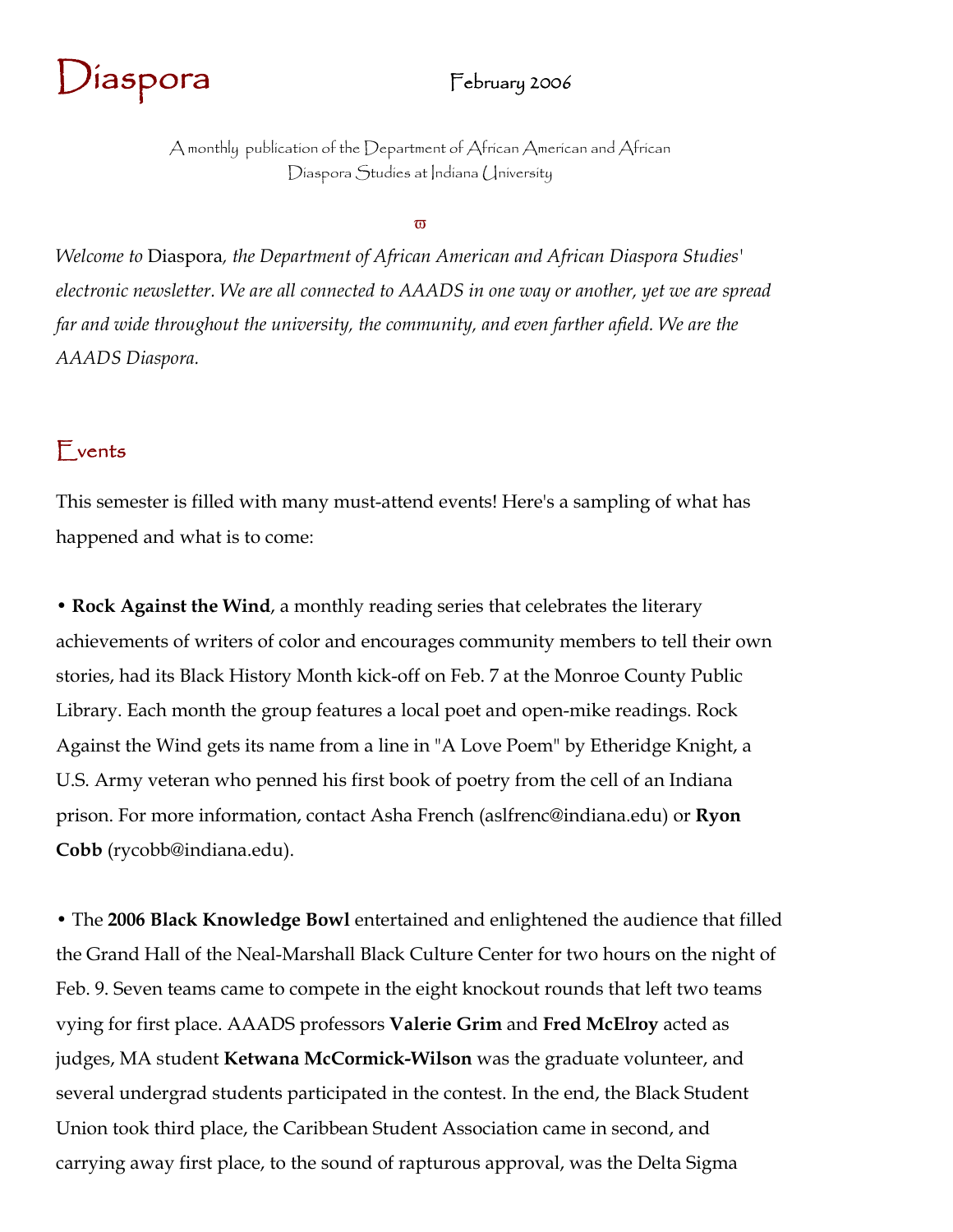Theta sorority. First prize was \$300, second \$200, and third \$150 — all going to the winning organizations. How would *you* have fared in the Knowledge Bowl? Here is a sample of some questions the teams had to answer:

> 1. Who was the founder of black Masonry? 2. What is a maroon settlement? 3. Who was the first black mayor of Atlanta? 4. What black astronaut lost his life on board the space shuttle Challenger? 5. Who invented, in 1935, the first automatic refrigeration system for longhaul trucking? 6. Who was the first African American to earn a PhD in folklore?

> Answers: 1. Prince Hall; 2. an enclave of escaped slaves; 3. Maynard Jackson; 4. Ronald McNair; 5. Robert M. Jones; 6. IU's own AAADS Professor Emeritus William Wiggins

• Elias Blake Jr., former president of Clarke/Atlanta and director of the Benjamin Mayes Center, a nonprofit think tank in Washington, D.C., visited campus during the second week of February. In addition to his Black History Month lecture and other activities, Blake spoke at a **conversational gathering in AAADS** M-39. He compared the first case of African Americans suing a board of education (Boston, 1812-1815) with the 1954 case of Brown v. Board of Education, and detailed how each case, while different in circumstance, was about equity of resources leading to the best education for black children. Blake went on to tell how virtually all parties involved in Brown became sidetracked from that fundamental issue and into the issue of segregation vs. integration. Blacks, as well as whites, knew that better education might lead to better jobs, which might lead to better income, better housing, etc., which was the outcome of full citizenship. Brown was a lawsuit for full citizenship through the mechanism of education. In actuality, over time, the public education system resegregated to large extent, and blacks became heir to a broken public system that was, once again, less than the best. It is from this analysis of education history that Blake objects to Indiana University's raising SAT score requirements for admission. He says that higher admission scores will not help IU increase its minority enrollment, another of the university's goals. He said the university has no legal obligation to sustain minority enrollment, only a moral obligation. Blake condemns public universities that decide to become elite and selective, calling it a "betrayal of the public-interest purpose of higher education in America."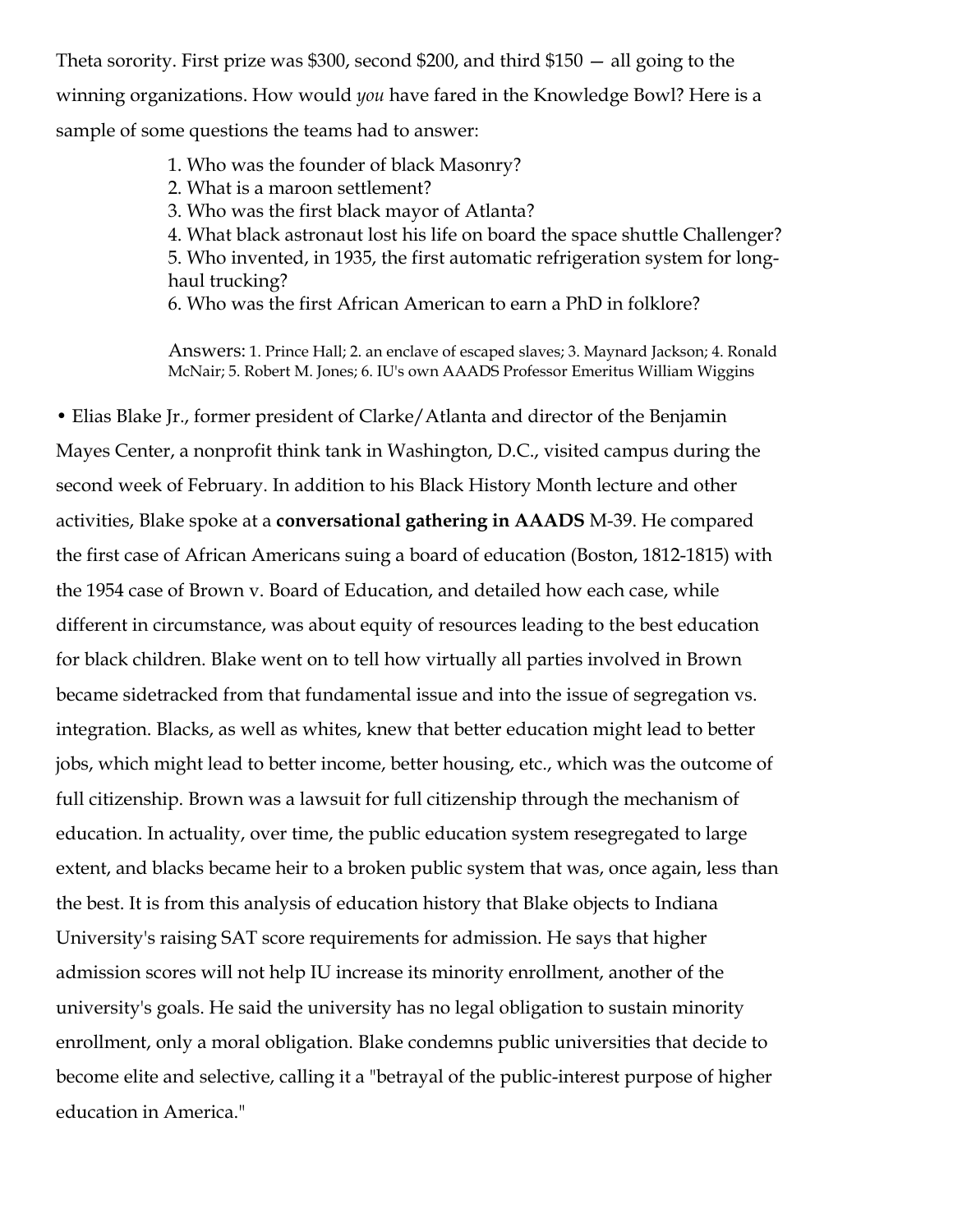• This month, the **Black Film Center/Archive** is sponsoring a film series, called "'Nollywood': Nigerian Cinema on the Rise," featuring three Nigerian films. *Osuofia in London* was shown on Feb. 7 and *Thunderbolt "Magun"* on Feb. 14. The third, *Agbeke*, will be presented on Feb. 23 in room 245 of the Radio/Television Building at 7:15 p.m. All are free and open to the public.

• A **workshop on finding primary sources in African American studies** was held by SLIS on Feb. 15. If you missed it, you can go to the second one on Feb. 22 at 4-5 p.m. in the Information Commons, Instruction Cluster 2. This is an excellent opportunity for anyone in our discipline.

• The **African American Arts Institute** has launched a new series of events called "**Grand Nites in the Grand Hall**," which will take place in the Grand Hall of the Neal-Marshall Black Culture Center. The first Grand Nite of the series, on Feb. 16, featured book-signings by black faculty and music by the George Middleton Trio. Professors of Ethnomusicology **Mellonee Burnim** and **Portia Maultsby** signed copies of *African American Music: An Introduction*. The book is a compilation of essays by Maultsby, who also directs the Archives of African American Music and Culture, and Burnim, along with 24 other authors, in what they believe is the most comprehensive examination of African American music to date. It covers sacred and secular music from the time of slavery to the present and represents a wide array of perspectives. Vice President of Institutional Development and Student Affairs **Charlie Nelms** signed copies of *Start Where You Find Yourself*, which presents his thoughts and experiences in nuggets of wit and wisdom. All proceeds from Nelms' book are donated to Hurricane Katrina relief efforts, the United Nations Food Program, and a Bloomington food bank. The next Grand Nite will be on Feb. 24-25 as the **African American Arts Institute's 9th annual Dance Workshop** presents dance master classes and a panel discussion on Friday and a dance showcase in Willkie Auditorium on Saturday. Classes are taught by professional artists in the African American and African Diaspora perspective: Paschal Younge, professor at Ohio University and director of Azaguno African Drumming and Dance Ensemble, Athens, Ohio (Ghanaian dance) ; Jose Rivera, dancer and soloist with Ballethnic Dance Company, Atlanta, Ga. (jazz); Elana Anderson, performer and teacher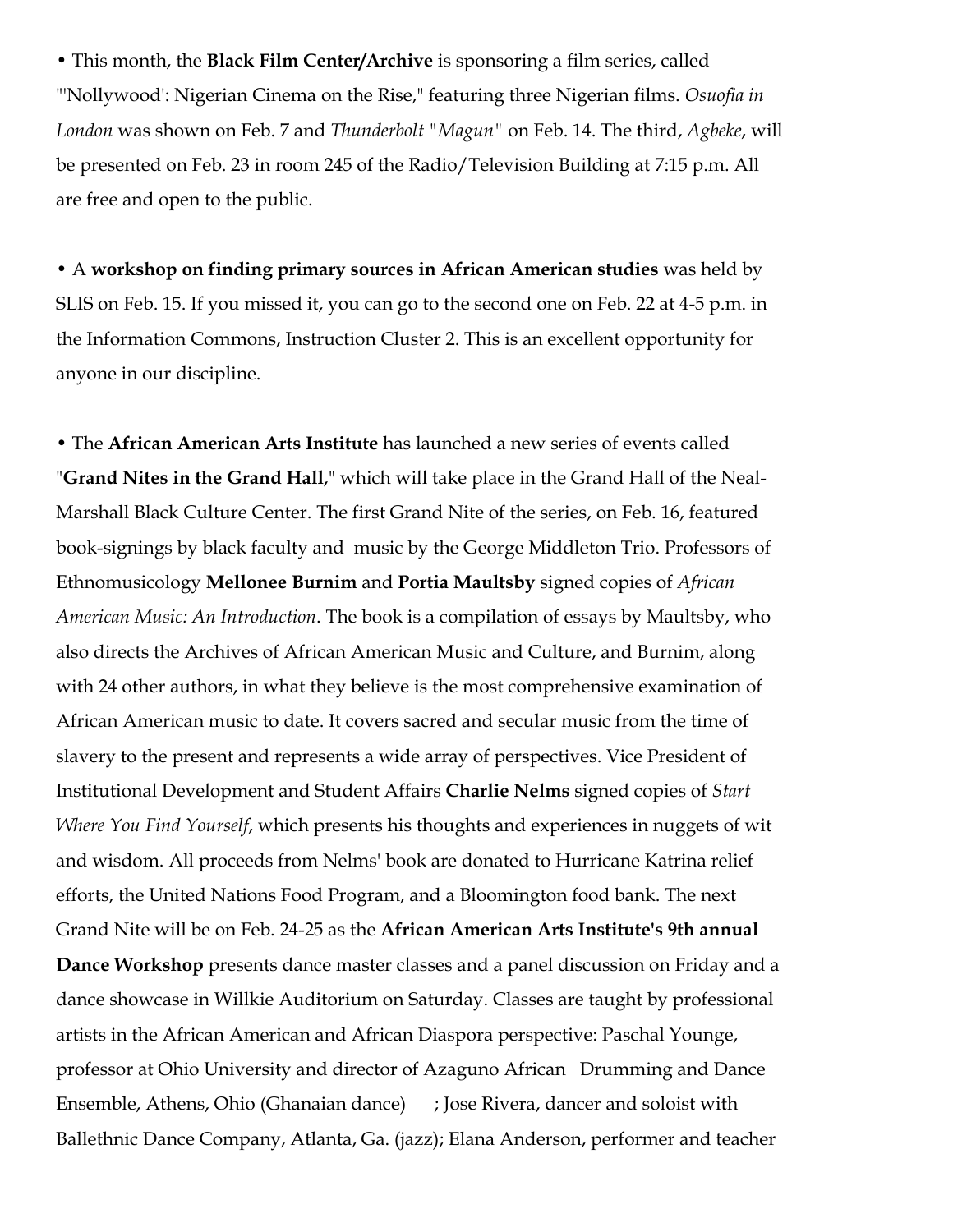with Deeply Rooted Dance Theatre, Chicago (modern-Horton); Yang Xiao and Erin Lamb, with "Into Salsa," Indianapolis (salsa).

• **Black Curtain** will offer two salon performances during Bloomington Arts Week at 7:30 p.m. on March 2-3. The salon is located above Subway at 6th and Walnut. The ensemble will celebrate the black experience by exploring playwrights, poets, and authors whose work explores identity, loss, slavery, and death, including works by Toi Derricotte, **Garlia Jones**, Dael Olandersmith, Pedro Pietri, and George C. Wolfe. The event is free (donations greatly appreciated), and there will be a Talkback with the Audience after each performance.

• The **Herman Hudson Graduate Symposium**, an annual two-day, international conference, will be held on March 24-25 this year, on the theme "The African Diaspora: The Quest for Human Rights."

## Faculty

Professor **A.B. Assensoh** and AAADS Adjunct Professor **Yvette Alex-Assensoh** (political science) have been invited to contribute an article about Coretta Scott King for publication in the March issue of *Africa Week* magazine, headquartered in London. Both Assensohs worked in different capacities in the 1980s for the Martin Luther King Jr. Papers Project of Stanford University and the King Center in Atlanta. They also have been re-appointed co-review editors for the Leiden-based *African and Asian Studies Review*, a peer-refereed journal published by Brill European Publishers. Assensoh joined several international scholars in attending a leadership conference in Ghana last fall. He and John Pinfold, head of the Rhodes Scholars Library at Oxford, had an audience with Ghana's president, John A. Kufuor, at his Osu Castle office. Assensoh and Pinfold are actively involved in an ongoing Ghana presidential research project at Oxford, which is led by presidential biographer Ivor Agyeman-Duah, of London. Assensoh was the featured speaker at an IU Christian Fellowship event on Feb. 17, during which he gave a lecture on Martin Luther King Jr.'s 1957 "Birth of a Nation" sermon. He spoke on Coretta Scott King at Second Baptist Church in Bloomington on Feb. 12, offering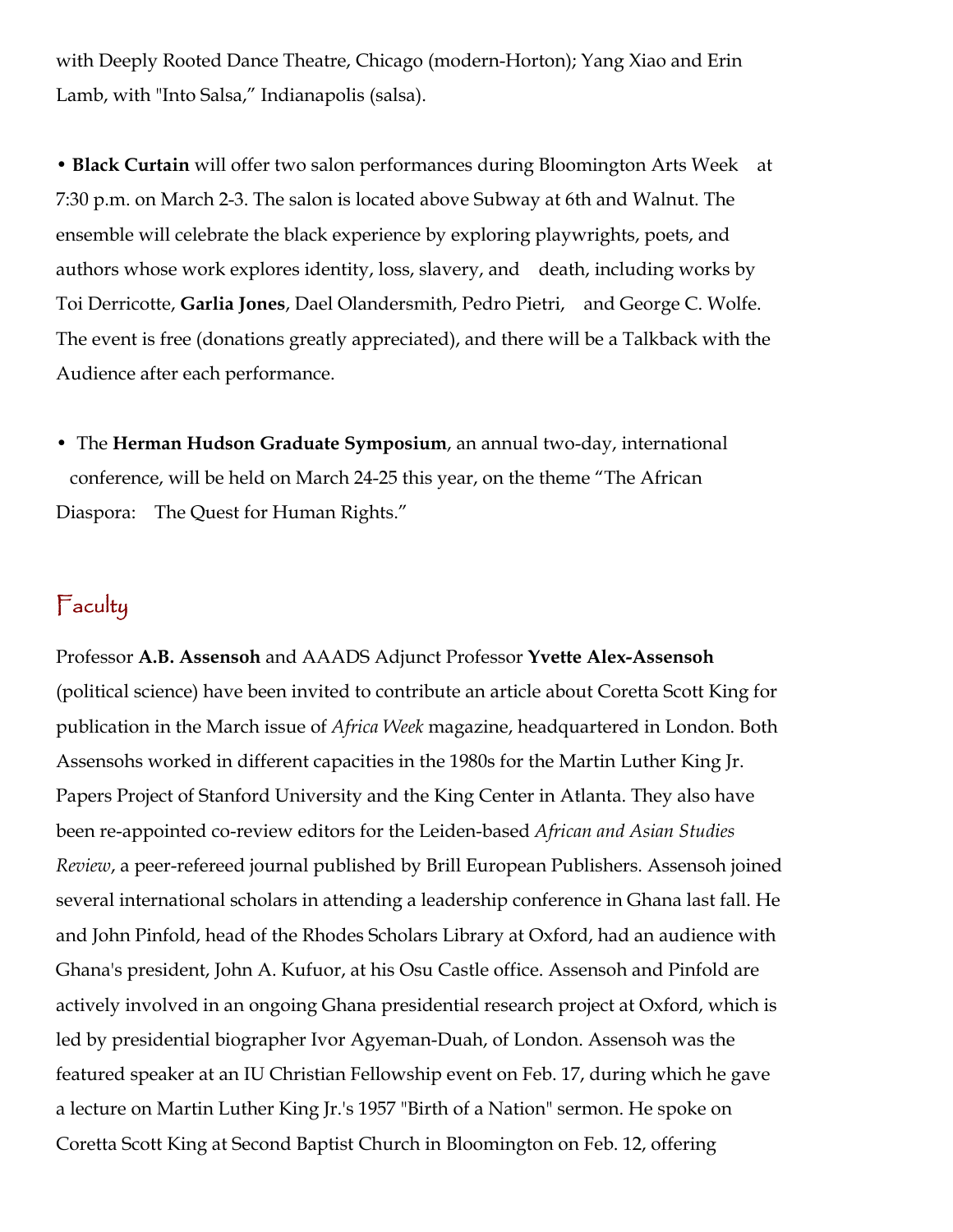reminisces of working closely with Mrs. King at the King Center in Atlanta when he was director of research and associate editor of the King Papers Project of Stanford University and the King Center, which is publishing 13 volumes of papers on King and the Civil Rights Movement.

Professor **Valerie Grim** gave a paper in Memphis, Tenn., at the National Conference on African Farmers and Land and Legacy Issues this month. She also was the coordinator for the Black History Month program at Bethel AME Church in Bloomington, which showcased the African diaspora with a gumboot dance performance, an emphasis on researching and writing on black music, the poetic voice from a black perspective, and African singing and drumming.

Professor **Eileen Julien** is presenting a paper, "Now You See It, Now You Don't: Josephine Baker's Films of the 1930s and the Problem of Color," at the symposium on "Black Europe and the African Diaspora," to be held at Northwestern University on April 21-22. She will be a member of the panel on "Creating Blackness."

Professor **Trica Keaton**'s new book *Muslim Girls and the Other France — Race, Identity Politics, and Social Exclusion* (IU Press) is "an in-depth analysis of French Arabs and Africans living in the suburbs of Paris" — timely subject matter indeed following the recent (and ongoing) strife in that country. Keaton draws on both ethnographic research and her own lived experience as a non-Muslim black woman in France. She finds contradictions between the ideals of universalism and the reality of ethnic distinction and racialized discrimination in one of the world's first democracies. In addition, Keaton is a co-convener, with Darlene Clark Hine, of the upcoming symposium on "Black Europe and the African Diaspora," to be held at Northwestern University on April 21-22. As a member of the panel on "Belonging and Membership," she will speak on "The Idea and Practice of Black Europe."

Professor **Audrey T. McCluskey** has been selected for the Association for the Study of African American Life and History Speaker's Bureau. She is presenting a lecture, titled "Images of Black Women in Hollywood: The 1930s and Today," at IUPUI this month.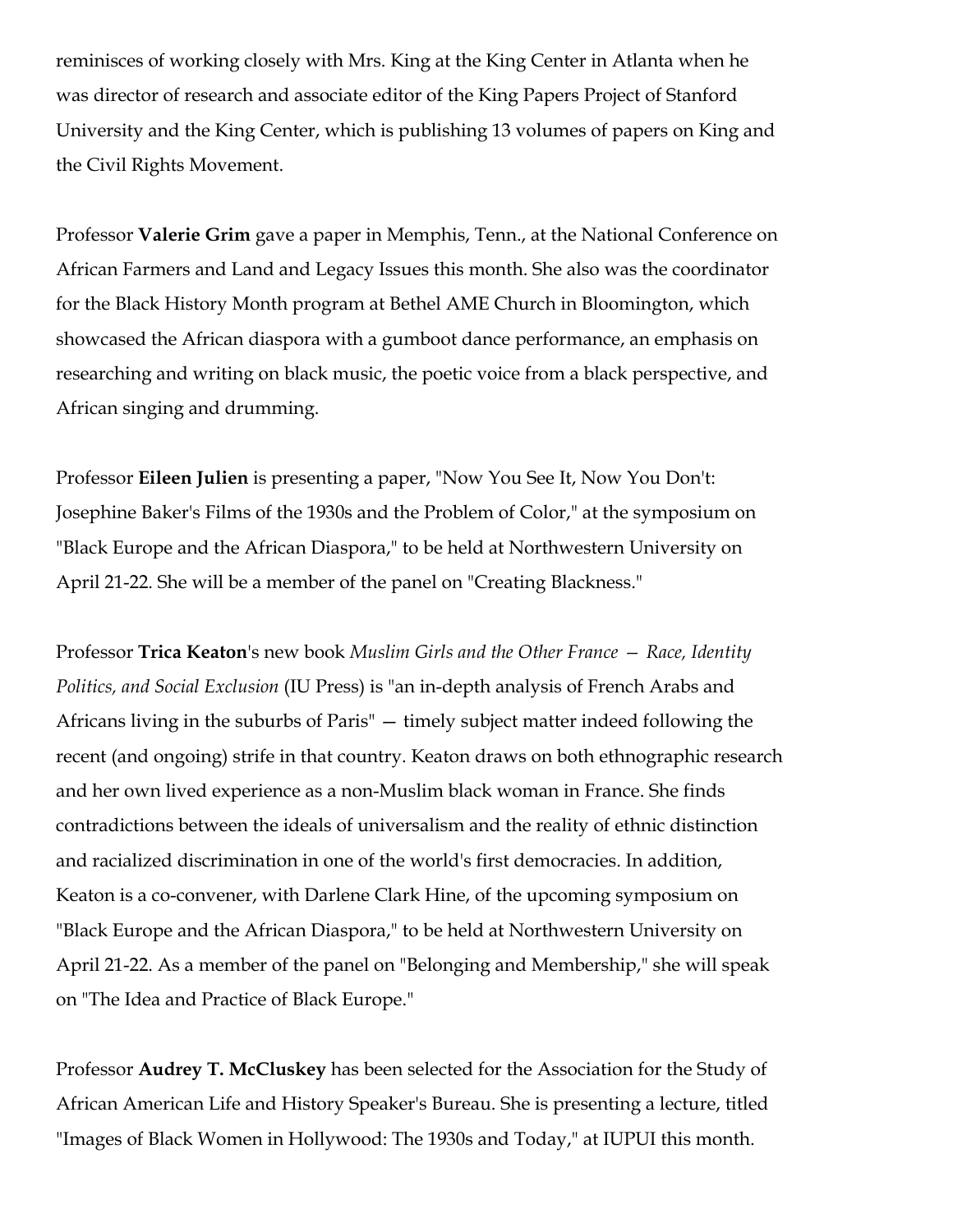# Adjunct Faculty

Professor **Portia Maultsby** (ethnomusicology), in addition to appearing at the Grand Nites in Grand Hall event (see above), presented two lectures this month: "*Carmen Jones*: A Reinterpretation of the Opera *Carmen*" at the College of New Jersey and "One Nation Under A Groove: Black Nationalism and the Ideology of Funk" at the Rock and Roll Hall of Fame and Museum/Case Western Reserve University in Cleveland. In September 2005, she presented "The Interaction of African American and Suriname Gospel Ensembles in the Netherlands" for the Atlanta History Center's Black World Series in Atlanta. Maultsby is serving on the Search Committee for the dean of the College of Arts and Sciences.

Professor **James E. Mumford** (African American Choral Ensemble) received the 2006 City of Bloomington's Martin Luther King Legacy Award during the annual King Day ceremonies. The African American Choral Ensemble, directed by Mumford, joined other choral groups in performing for the event.

## Graduate students

**Claudia Drieling**, visiting scholar and doctoral candidate, has recently joined the recruitment team for AAADS's master's program. She is currently engaging in building ties with four-year colleges and other schools.

## Undergraduate students

**Eboni Gatlin**, who minors in AAADS along with her major in journalism, plans to go into broadcast journalism as a television reporter. She is currently job searching and welcomes any leads! Gatlin says she "hopes to make a career of telling the stories of the forgotten and the ignored, especially those of African American descent." A recent contender in the 2006 Black Knowledge Bowl, she says that preparing for the contest